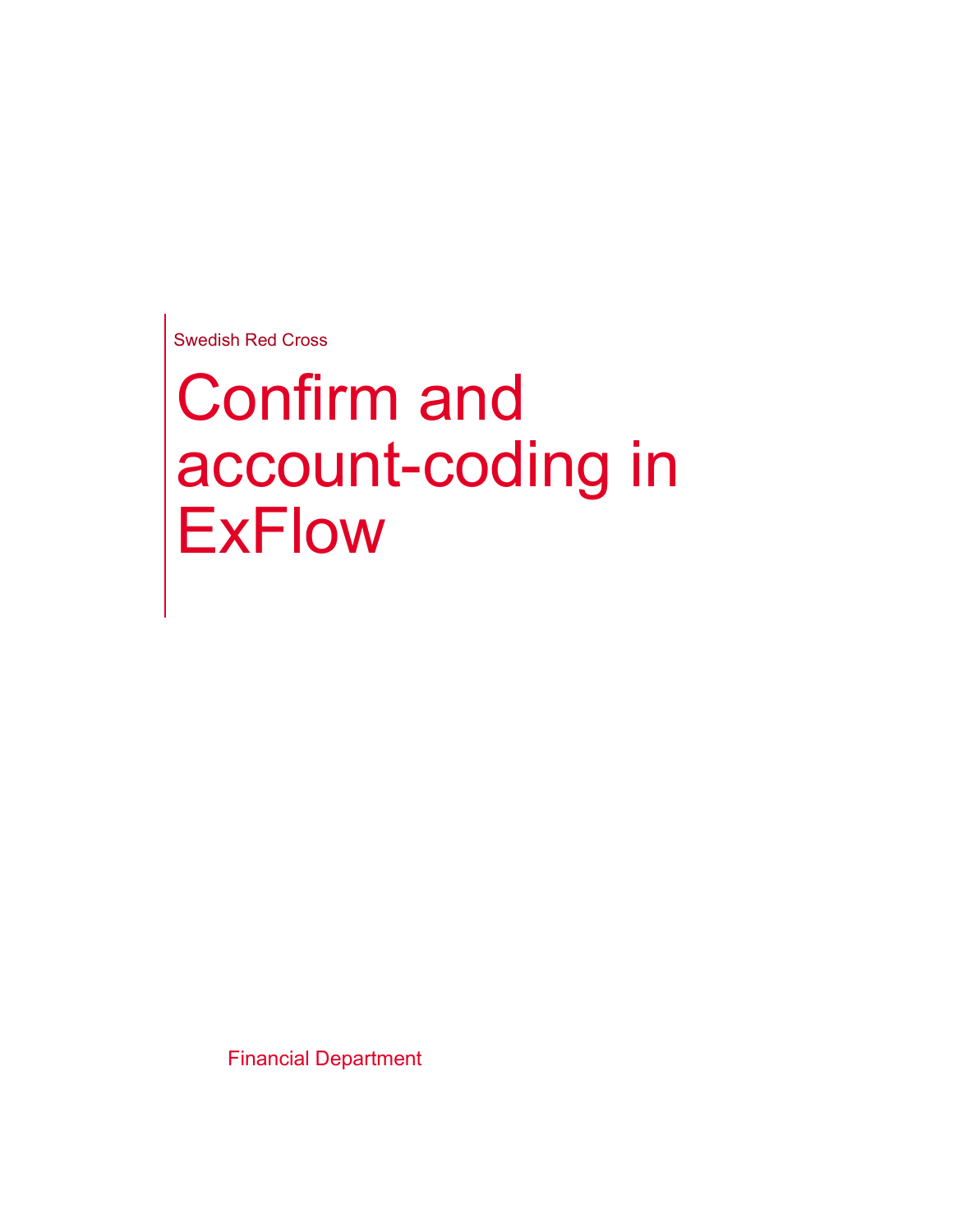# Innehåll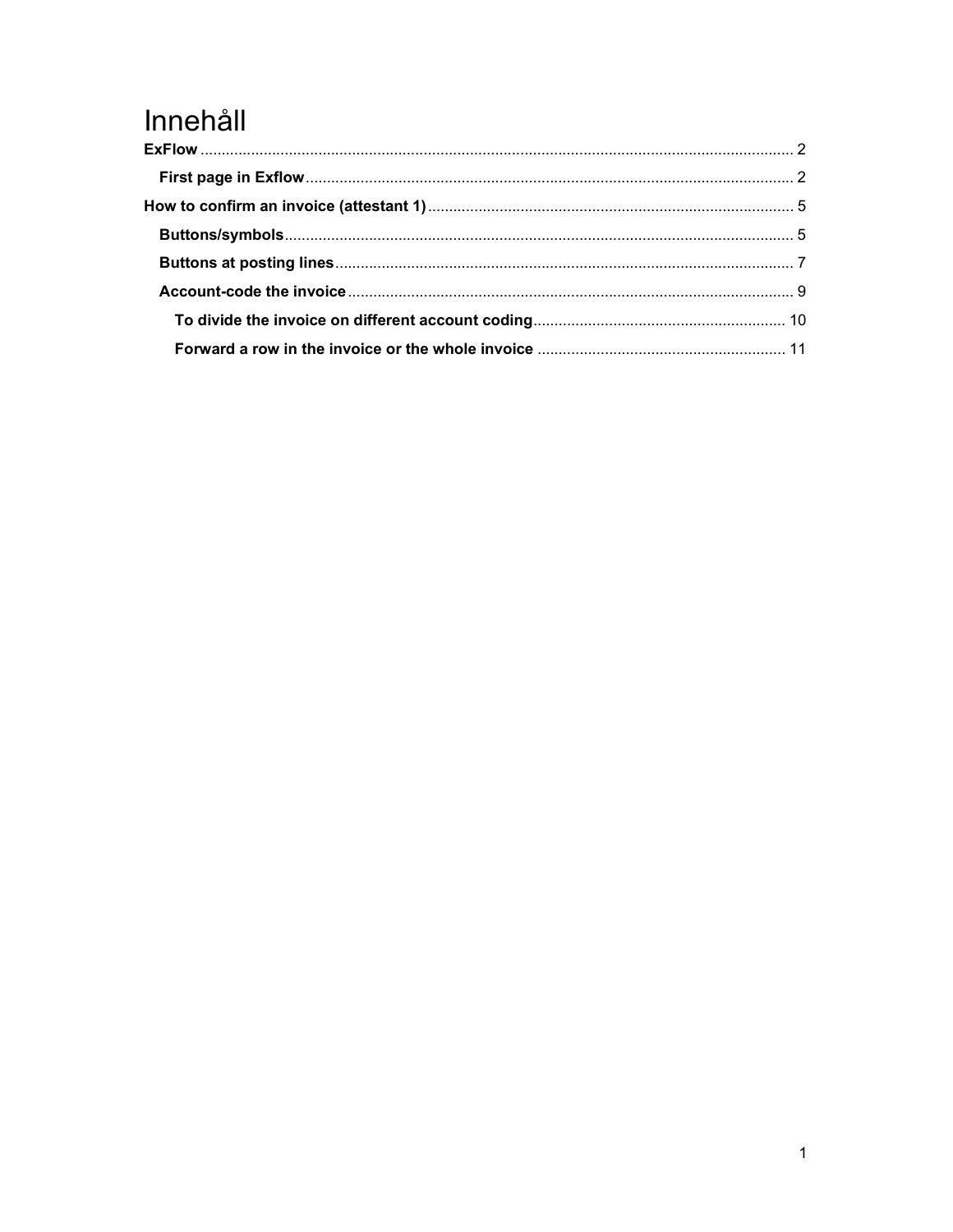# ExFlow

When you have an invoice to confirm and code in ExFlow, you will receive an email. Either you can click on the link in the email you have received, or you can go to ExFlow in your web browser.

Log in details is the same as your Office365 account (the same one that you sign in with on your computer). Usually, you are already logged in.

The role to confirm and code invoices is referred to in ExFlow as "Attestant 1". The certifier/final approver is in ExFlow called "Attestant 2". The certifier (Attestant 2) is governed by which organization code the invoice receives. The system automatically sends the invoice to the person who is responsible for the respective organization code. If the invoice amount is above the set amount limit for the certifier, the system will automatically add higher level of approvers to the invoice.

You will always receive the invoice with a pre-deposited account, in most cases a temporary account (4999) since the system can't send out invoices for approval without an account. This temporary account needs to be changed before the invoice can be confirmed and approved. In most cases, the invoice will also have an organization code pre-filled, if the justifier changes the organization code the certifier also changes automatically by the system to the manager responsible for the mentioned organization code.

Four-eye's principle – an invoice cannot be approved and be proceed for payment unless two different people have approved the invoice, that is approved by "Attestant 1" and "Attestant 2".

## First page in Exflow

|         | $G$ exflow   |                    |                     |          |            | 腼 | $\equiv$ Due date $\uparrow$ | 으                                                                                                                                                                                                                                                                                                                                                                                                                                                                                                                                                                                                                                                                              | Samira Ezzaher |
|---------|--------------|--------------------|---------------------|----------|------------|---|------------------------------|--------------------------------------------------------------------------------------------------------------------------------------------------------------------------------------------------------------------------------------------------------------------------------------------------------------------------------------------------------------------------------------------------------------------------------------------------------------------------------------------------------------------------------------------------------------------------------------------------------------------------------------------------------------------------------|----------------|
| ш       | Inbox(1)     | Vendor             | Company             | Document | Due date   |   | Amount                       | lnbox(1)<br>Recent (4)                                                                                                                                                                                                                                                                                                                                                                                                                                                                                                                                                                                                                                                         |                |
|         | Due          | Tranás Resebyrá AB | Svenska Röda Korset | IF000020 | 2021-11-12 |   | 503,00 SEK                   |                                                                                                                                                                                                                                                                                                                                                                                                                                                                                                                                                                                                                                                                                |                |
| o       | Future       |                    |                     |          |            |   |                              |                                                                                                                                                                                                                                                                                                                                                                                                                                                                                                                                                                                                                                                                                |                |
| $\odot$ | Recent $(4)$ |                    |                     |          |            |   |                              |                                                                                                                                                                                                                                                                                                                                                                                                                                                                                                                                                                                                                                                                                |                |
| ш       | On hold      |                    |                     |          |            |   |                              |                                                                                                                                                                                                                                                                                                                                                                                                                                                                                                                                                                                                                                                                                |                |
| Q       | Search       |                    |                     |          |            |   |                              | 旧<br>$\Box$ 0<br>20 <sub>o</sub><br><b>QUICK TIPS</b><br><b>DUE</b><br><b>REPLACERS</b><br>Vid inköp från utländska leverantörer tillkommer 25% moms på det belopp som konteras och attesteras i ExFlow som en<br>tillkommande kostnad. Detta kan i vissa fall innebära att attesterande chef överskrider sin attestbehörighet med<br>momskostnaden. På grund av systembegränsning kan denna bokning inte visas i Exflow, men kommer bokföras i<br>bokföringen enligt konteringen på den ursprungliga fakturan. Det kan finnas vissa undantag för tillkommande moms för<br>utländska fakturor, exempelvis för kostnader som lokalhyror, hotellkostnader och persontransporter. |                |
|         |              |                    |                     |          |            |   |                              | ⊟<br>No messages                                                                                                                                                                                                                                                                                                                                                                                                                                                                                                                                                                                                                                                               |                |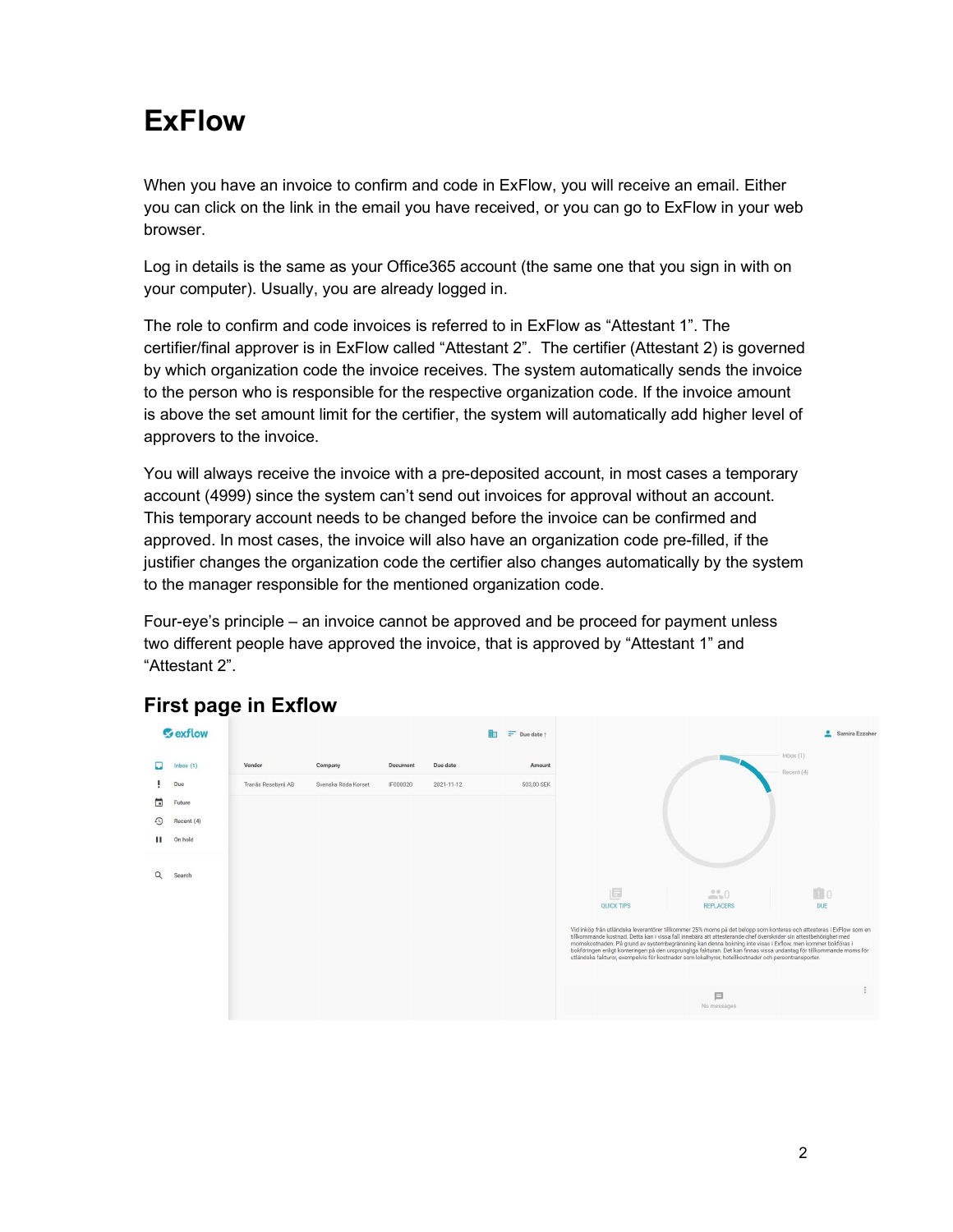|         | Gexflow     |                    |                     |                 |            | 眴 | $\equiv$ Due date $\uparrow$ |
|---------|-------------|--------------------|---------------------|-----------------|------------|---|------------------------------|
| ш       | Inbox $(1)$ | Vendor             | Company             | <b>Document</b> | Due date   |   | Amount                       |
| ļ       | Due         | Tranås Resebyrå AB | Svenska Röda Korset | IF000020        | 2021-11-12 |   | 503,00 SEK                   |
| ⊟       | Future      |                    |                     |                 |            |   |                              |
| $\odot$ | Recent (4)  |                    |                     |                 |            |   |                              |
| п       | On hold     |                    |                     |                 |            |   |                              |
| Q       | Search      |                    |                     |                 |            |   |                              |

On the left you have a few different views:

Inbox your unprocessed invoices

Due your unprocessed invoices that have expired

Future invoices where you are in the feed for the invoice but have not yet received. Primary

for certifiers (managers)

Recent invoices that you have recently handled

On hold invoices that you have placed under investigation/monitoring

Search here you can search among your managed invoices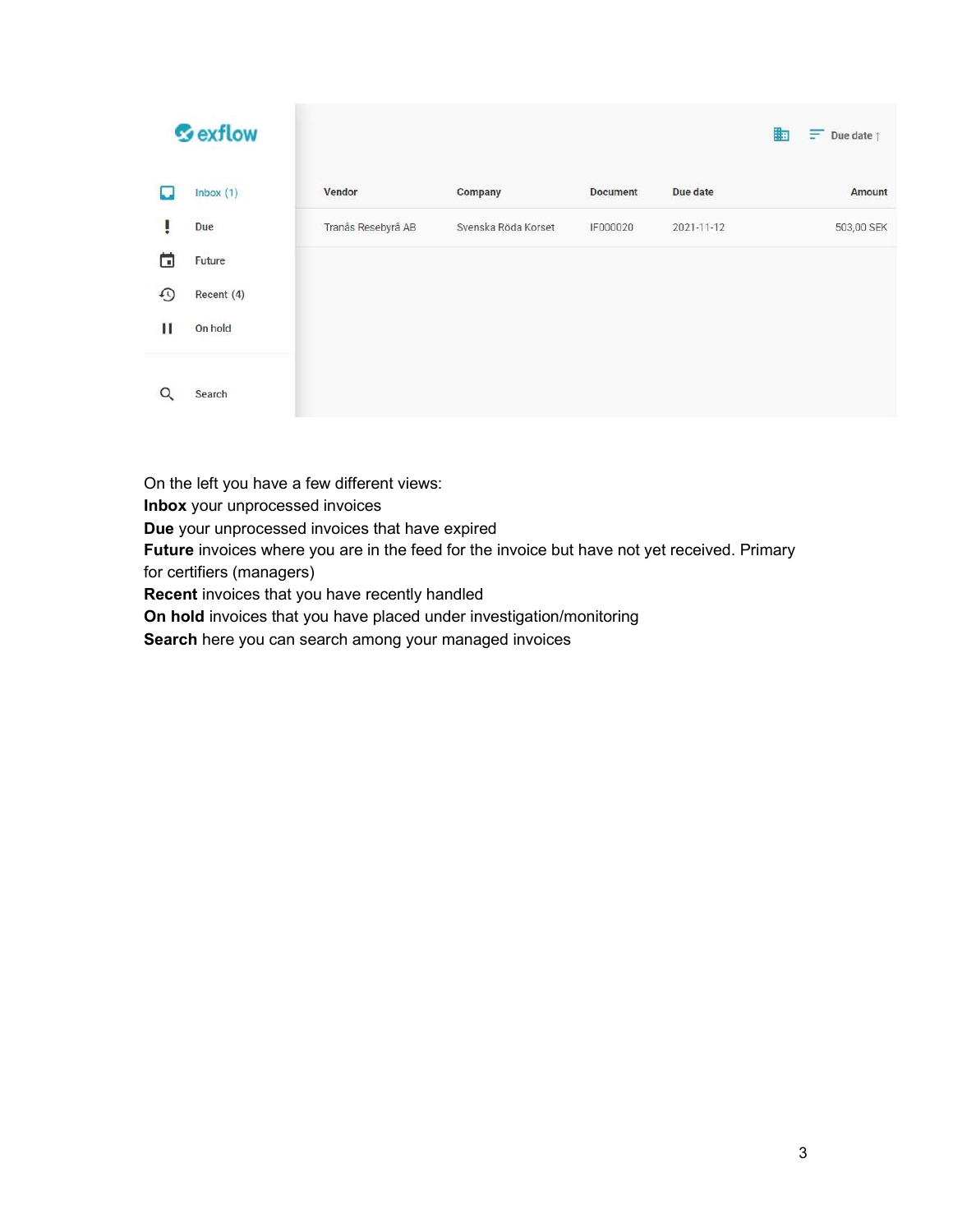| Due date 1           |                   |                                                                                                                                                                                                                                                                                                                                                                                                                                                                                         | Samira Ezzaher                                                                                                                    |
|----------------------|-------------------|-----------------------------------------------------------------------------------------------------------------------------------------------------------------------------------------------------------------------------------------------------------------------------------------------------------------------------------------------------------------------------------------------------------------------------------------------------------------------------------------|-----------------------------------------------------------------------------------------------------------------------------------|
| Amount<br>503,00 SEK |                   |                                                                                                                                                                                                                                                                                                                                                                                                                                                                                         | lnbox(1)<br>Recent (4)                                                                                                            |
|                      |                   |                                                                                                                                                                                                                                                                                                                                                                                                                                                                                         |                                                                                                                                   |
|                      | <b>OUICK TIPS</b> | 230<br><b>REPLACERS</b><br>tillkommande kostnad. Detta kan i vissa fall innebära att attesterande chef överskrider sin attestbehörighet med<br>momskostnaden. På grund av systembegränsning kan denna bokning inte visas i Exflow, men kommer bokföras i<br>bokföringen enligt konteringen på den ursprungliga fakturan. Det kan finnas vissa undantag för tillkommande moms för<br>utländska fakturor, exempelvis för kostnader som lokalhyror, hotellkostnader och persontransporter. | <b>DUE</b><br>Vid inköp från utländska leverantörer tillkommer 25% moms på det belopp som konteras och attesteras i ExFlow som en |
|                      |                   | ⊟<br>No messages                                                                                                                                                                                                                                                                                                                                                                                                                                                                        | Refresh                                                                                                                           |
|                      |                   |                                                                                                                                                                                                                                                                                                                                                                                                                                                                                         | Unread                                                                                                                            |
|                      |                   |                                                                                                                                                                                                                                                                                                                                                                                                                                                                                         | Recent                                                                                                                            |

On the right you will find:

The circle gives you an overview of all your invoices

Quick tips, here you can see information and watch videos about different parts of ExFlow Replacers: in the event of a longer absence, you should add a replacement for you. Your replacement must be an Exflow user.

Due, here you can see your unprocessed and overdue invoices

The text is information about how the system processes invoices from the EU and outside the EU; reversed VAT, unfortunately this information is only available in Swedish right now Messages, here you can see if someone has tagged you on an invoice that you're not in the feed of, but someone wants you to see the invoice and maybe give a comment (new messages are immediately visible, to show your older messages you need klick on recent)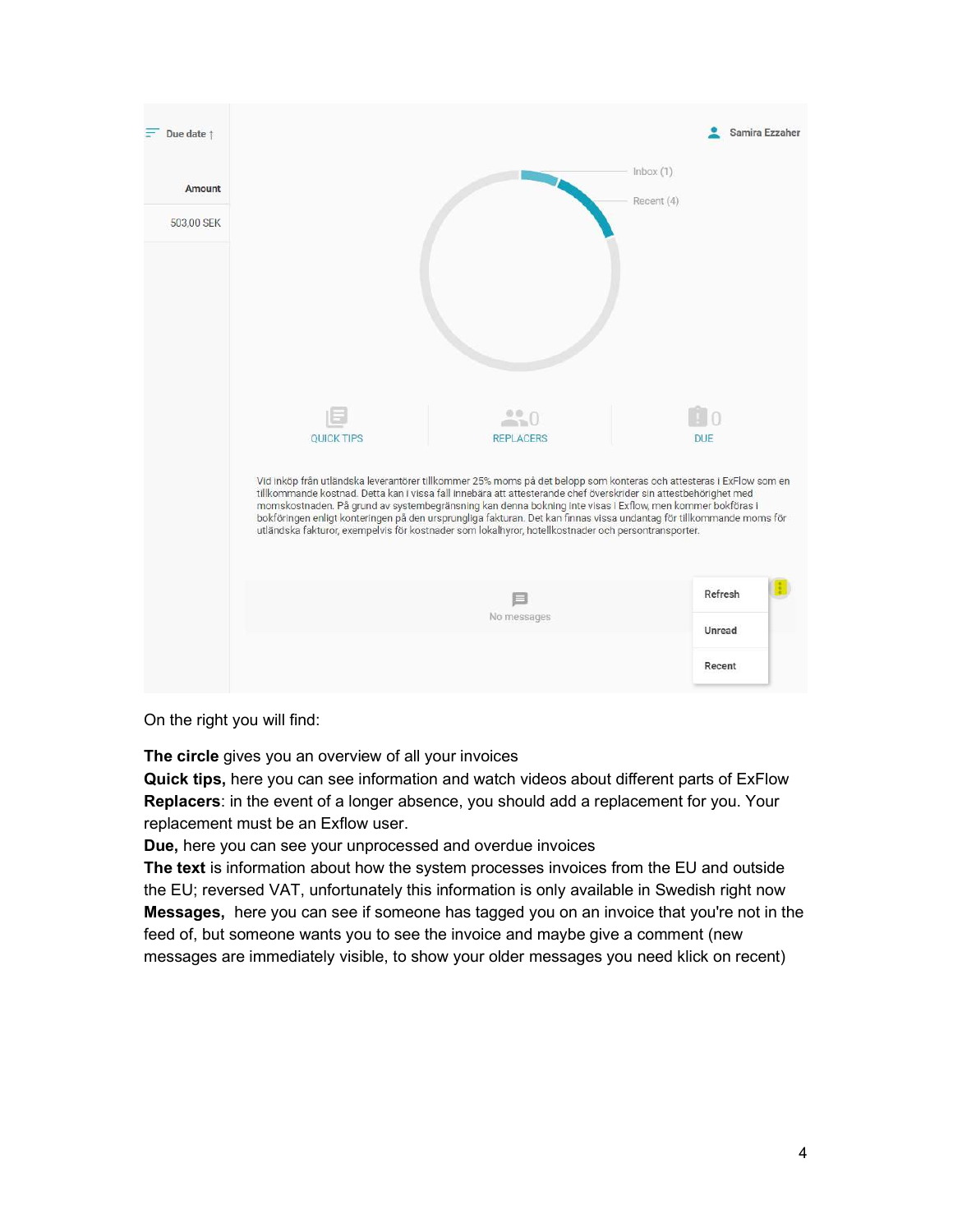# How to confirm an invoice (attestant 1)

To enter the invoice, click on it.

#### Information

On the left you will see some information about the invoice, and on the right, you can see the invoice image.

| ← Invoice Tranås Resebyrå AB (IF000020)                                                                                                                                                                              |                                                                                                                                               |                                                                                                                                                                                                                                        | $\mathbf{H}^{\mathrm{p}}$<br>[0]<br>Q<br>$\Theta$<br>$\sqrt{2}$<br>沙 |
|----------------------------------------------------------------------------------------------------------------------------------------------------------------------------------------------------------------------|-----------------------------------------------------------------------------------------------------------------------------------------------|----------------------------------------------------------------------------------------------------------------------------------------------------------------------------------------------------------------------------------------|----------------------------------------------------------------------|
| Company<br>Invoice no.<br>Svenska Röda Korset<br>415256<br>Vendor<br>Amount<br>503,00<br>Tranås Resebyrå AB                                                                                                          | Due date<br>2021-11-12                                                                                                                        | <b>FAKTURA</b>                                                                                                                                                                                                                         |                                                                      |
| Posting date<br>Net amount<br>503.00<br>2021-10-19<br>VAT amount<br>Document date<br>0,00<br>2021-10-13                                                                                                              |                                                                                                                                               | SVENSKA RÖDA KORSET<br>HUVUDKONTORET/LEV.RESKONTRA<br>BOX 17563<br>118 91 STOCKHOLM                                                                                                                                                    | <b>Statlig resegaranti!</b><br>W<br>$\frac{1}{14}$                   |
| Ξ<br>M<br>Coding<br>$\rightarrow$<br>Amount<br>ORG<br>PROJEKT<br>MOTPART<br>Account<br>Amount<br>$\times$ N15000 $\times$<br>5812<br>$-451$<br>503,00<br>$\mathbf{v}$<br>Resor (reseb., Lokal & Regi., Enhetsöverg., | DESCRIPTION Per code<br>PERSONAL<br>Per, date<br>$\blacktriangledown$<br>$\overline{\phantom{a}}$<br>$\mathbf{v}$<br>$\overline{\phantom{a}}$ | 415256<br>Fakturanr:<br>Fakturadatum: 2021-10-13<br>Förfallodatum: 2021-11-12<br>631735<br>Order:<br>1063<br>Kundnummer:<br>SUSANNA MARGARETA SO<br>Er referens:<br>$2021 - 11 - 10$<br>Avresedatum:<br>SONANDER/SUSANNA<br>Resenärer: | PERNILLA GULLBERG 0140-375030<br>Vår referens:                       |

### Buttons/symbols

Above the invoice there are a few different buttons, please find the explanation below for each symbol.



Comment, the number indicates that there are comments on the invoice, to read or write new comments, click on the symbol.

If you want a colleague who is not in the feed of the invoice to look at the invoice, tag the person with @ (note that this person must be a user in ExFlow).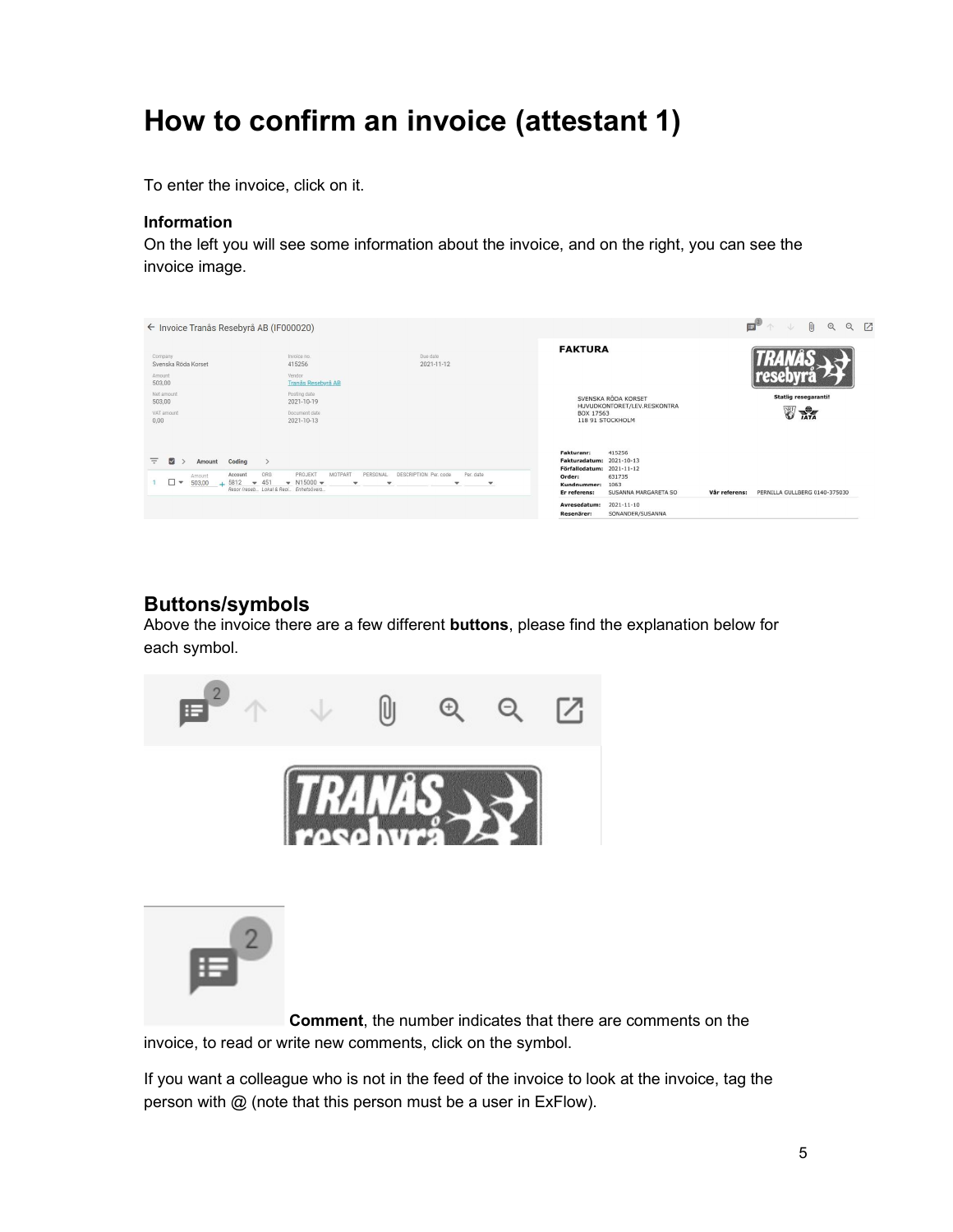To write a comment which you want to include on the invoice and be visible to everyone, for example, to specify the purpose of the cost on the invoice, write the comment without tagging a colleague.

To respond to a comment, tap reply. If there are any comments, they will appear on the first page.

| Hi, will you please check this invoice @MERJAPASKA<br><b>REPLY</b>           |
|------------------------------------------------------------------------------|
| SAMIRAEZZAHER 2021-11-08 12:29:48<br>Travel conference<br><b>REPLY</b>       |
| SAMIRAEZZAHER 2021-11-08 12:30:59<br>Meetings in Katrineholm<br><b>REPLY</b> |
| Type @ to mention someone<br><b>SEND</b>                                     |

scrolling between invoices

UJ attach a document, if an attachment is included on the invoice, there will be a number in the upper right corner, click on the clip, and you will get a small window where the attached documents are located and where you can upload your own attachment.

|                  |                        | 曰" | 不 | $\downarrow$ | $\Theta$    | $\Omega$ | $\Box$   |
|------------------|------------------------|----|---|--------------|-------------|----------|----------|
|                  |                        |    |   |              | Attachments |          | $\times$ |
|                  |                        |    |   |              |             |          |          |
|                  |                        |    |   |              |             |          |          |
|                  |                        |    |   |              |             |          |          |
| ATTACH FILE<br>Ξ |                        |    |   |              |             |          |          |
| Fakturanr:       | 415256                 |    |   |              |             |          |          |
|                  |                        |    |   |              |             |          |          |
|                  | zoom the invoice image |    |   |              |             |          |          |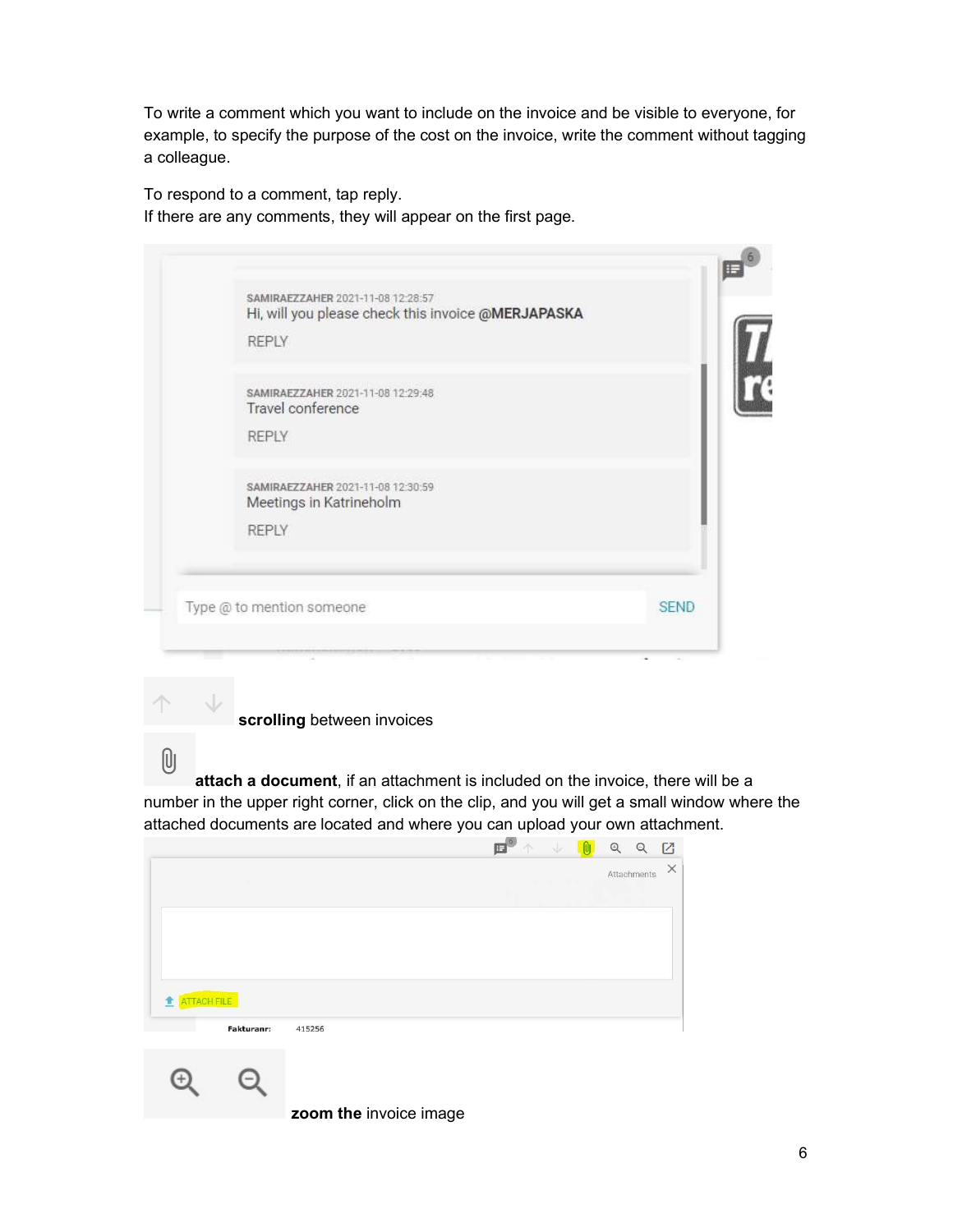

opens the invoice in a separate window — for example to save as a PDF or to print the invoice

## Buttons at posting lines

To show the hidden buttons, hover over the green button.



Cancel cancels the changes that you have done on the invoice

Save saves what you have changed on the invoice

Validate if you want to check if the accounting is correct before approval

Forward the invoice and pass on to another justifier (you have received the invoice incorrectly and know who should have it instead) if your role is to certify the invoice, that is if you are attestant 1. Please note that Attestant 2 should NOT use this button, because then you will renounce your approval. DO NOT send back to the previous person through this function, instead you can write a comment and tag that to the person by using  $@.$ Hold the invoice is under investigation

Reject sends the invoice back to accounts payable/administrator, mandatory to write a comment about why – for example incorrect, should go to someone else, etc Approve the invoice and pass it on in the feed

Some of these features are also accessed by clicking on the arrow: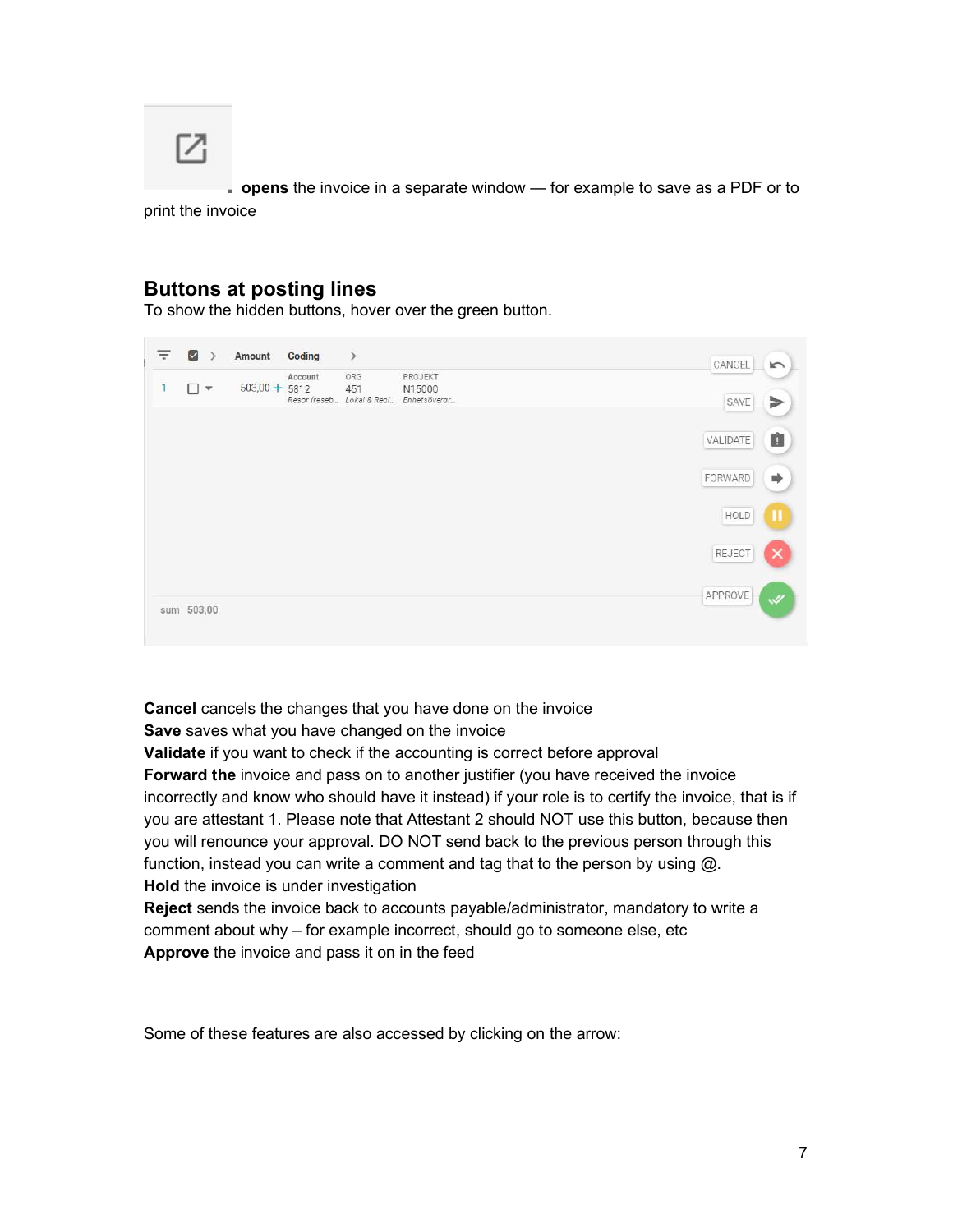| Account<br>ORG<br>$503,00 + 5812$<br>451<br>п<br>× | PROJEKT<br>N15000                                  |
|----------------------------------------------------|----------------------------------------------------|
| $\checkmark$ Approve                               |                                                    |
| X Reject                                           |                                                    |
| $\prod$ Hold                                       |                                                    |
| Forward                                            |                                                    |
| w                                                  |                                                    |
|                                                    |                                                    |
| $^{+1}$                                            |                                                    |
|                                                    |                                                    |
| 1                                                  |                                                    |
|                                                    | kal & Regi Enhetsövergr<br>Add approver<br>Comment |

Approve, reject, hold, and forward has the same function as above.

Add approver this is to add a person as the justifier/attestant 1 to the feed of the current row, the person will then be able to change the accounting. The feed can be shown if you click on this arrow



Comment adds a comment to the row.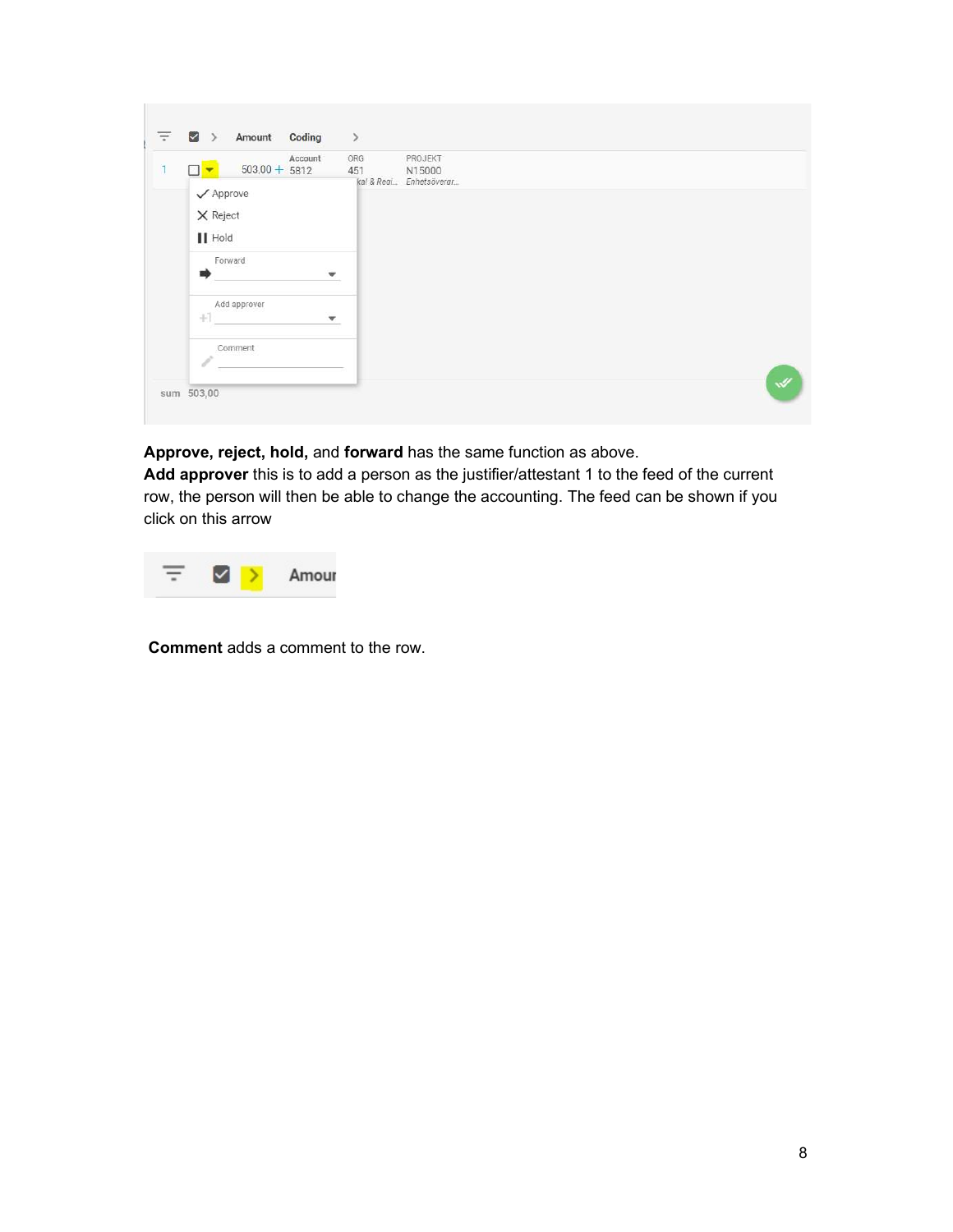## Account-code the invoice

Fill in account, organization code, project, and in some cases counterpart (motpart) and staff (personal). (ExFlow will let you know if you miss a dimension). In the drop list you can search for codes via both code and text. In description, you can add a short text for the row, for example the purpose with the cost, but the text will then overwrite the account description.

|     |        |         | Coding                   | ⋗   |                                       |         |          |                      |  |          |  |
|-----|--------|---------|--------------------------|-----|---------------------------------------|---------|----------|----------------------|--|----------|--|
|     | Amount | Account |                          | ORG | PROJEKT                               | MOTPART | PERSONAL | DESCRIPTION Per code |  | Per date |  |
| ⊡ ▼ | 503,00 | 5812    | $\overline{\phantom{a}}$ | 451 | $\times$ N15000 $\times$              |         |          |                      |  |          |  |
|     |        |         |                          |     | Resor (reseb Lokal & Regi Enhetsöverg |         |          |                      |  |          |  |

#### **Accrual**

To split a cost over several months (for example rental costs), select code in per.code based on how many months ahead the invoice it to be posted. Select the date on the first of the month the accrual is to apply from. For example, you receive an invoice in September of 30 000 SEK to be accrued over three months starting in October – select 3 months accrual and start date 20xx-10-02, and the system divides the invoice into three equal parts for October, November, and December.

| Company<br>Svenska Röda Korset                                                                                                                                | Invoice no.<br>415256                                                              | Due date<br>2021-11-12                                     |
|---------------------------------------------------------------------------------------------------------------------------------------------------------------|------------------------------------------------------------------------------------|------------------------------------------------------------|
| Amount<br>503,00                                                                                                                                              | Vendor<br>Tranås Resebyrå AB                                                       |                                                            |
| Net amount<br>503,00                                                                                                                                          | Posting date<br>2021-10-19                                                         |                                                            |
| VAT amount<br>0,00                                                                                                                                            | Document date<br>2021-10-13                                                        |                                                            |
| M<br>Coding<br>Amount<br>$\rightarrow$<br>$\rightarrow$                                                                                                       |                                                                                    |                                                            |
| ORG<br>Account<br>Amount<br>451<br>5812<br>$\overline{\mathbf{v}}$<br>503,00<br>H.<br>$\Delta\omega$<br>$\mathbf{v}$<br>Resor (reseb Lokal & Regi Enhetsöverg | PROJEKT<br>MOTPART<br>PERSONAL<br>$N15000 -$<br>$\overline{\phantom{a}}$<br>÷<br>w | DESCRIPTION Per code<br>Per. date<br>▼                     |
|                                                                                                                                                               |                                                                                    | Y<br>1790-12M-B<br>12 Mån periodisering<br>Bokföringsdatum |
|                                                                                                                                                               |                                                                                    | 1790-12M-N<br>12 Mån periodisering Nästa<br>periodstart    |
|                                                                                                                                                               |                                                                                    | 1790-1M-B<br>1 Mån periodisering<br>Bokföringsdatum        |
| sum 503,00                                                                                                                                                    |                                                                                    | 1790-1M-N<br>1 Mån periodisering Nästa<br>periodstart      |
|                                                                                                                                                               |                                                                                    | 1790-3M-B                                                  |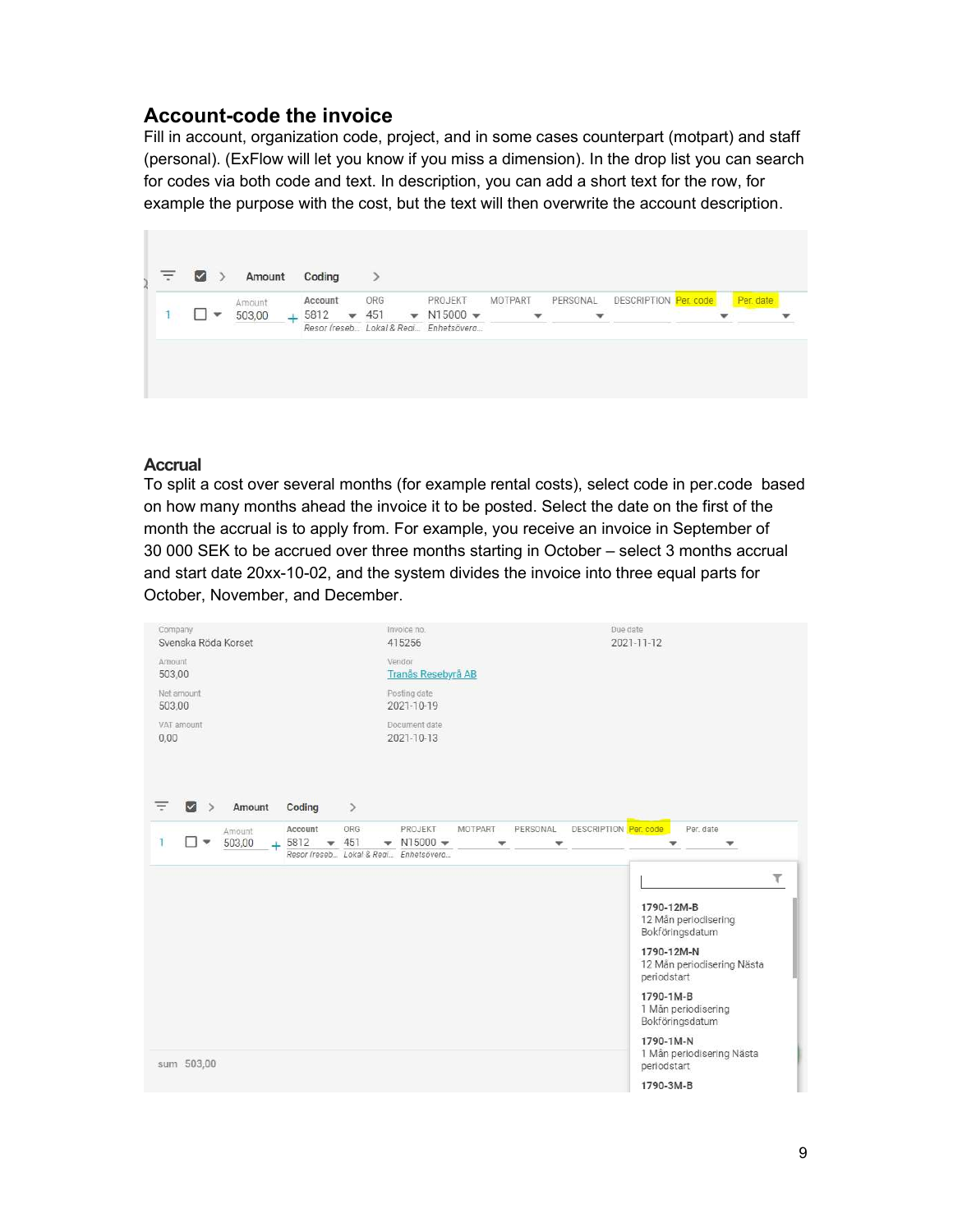#### To divide the invoice on different account coding

**Contract Contract** 

If the invoice should be divided on different accounts and/or projects, you do so via the plus sign at the amount. Enter the amount for the first row, then ExFlow will calculate the remaining amount and adds a new row, repeat the same steps with row two, etc.

| $\equiv$ | $\blacksquare$ | Amount Coding |         |     |                                           |         |
|----------|----------------|---------------|---------|-----|-------------------------------------------|---------|
|          |                | Amount        | Account | ORG | PROJEKT                                   | MOTPART |
|          | $\frac{1}{2}$  | 503,00        |         |     | $5812$ $\star$ 451 $\star$ N15000 $\star$ |         |
|          |                |               |         |     | Resor (reseb Lokal & Real Enhetsövera     |         |

|              |                          | Amount | Account                                     | ORG | PROJEKT.                   | MOTPART      |   | PERSONAL                | DESCRIPTION Per. code |   | Per. date |   |
|--------------|--------------------------|--------|---------------------------------------------|-----|----------------------------|--------------|---|-------------------------|-----------------------|---|-----------|---|
| $\mathbf{1}$ | $\overline{\phantom{a}}$ | 503,00 | Amount<br>403,00                            |     | Linetype/Coding<br>Account |              | ▼ | $\overline{\mathbf{v}}$ |                       | v |           | ▼ |
|              |                          |        | Amount                                      |     | Account<br>Linetype/Coding |              |   |                         |                       |   |           |   |
|              |                          |        | 100,00                                      |     |                            | $\mathbf{v}$ |   |                         |                       |   |           |   |
|              |                          |        | <b>CONSTRUCT</b><br><b>APPLY</b><br>534.426 |     |                            |              |   |                         |                       |   |           |   |